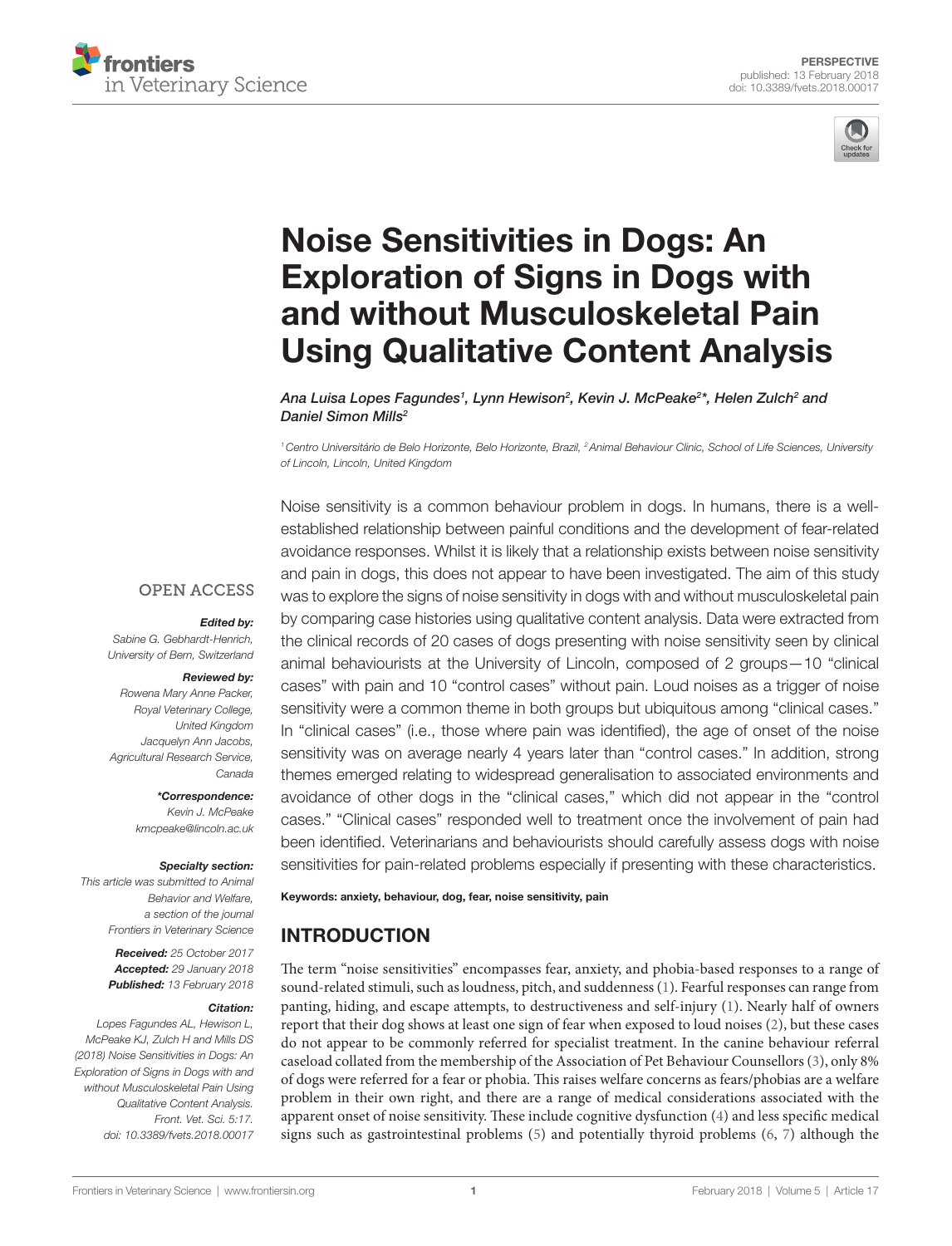causal nature of the association with thyroid function remains a matter of some debate ([8](#page-4-7)). The problem may be iatrogenic, with exogenous corticosteroid administration potentially increasing sensitivity to noise [\(9,](#page-4-8) [10](#page-4-9)). In humans, there is a well-established but complex relationship between painful conditions and the development of fear-related avoidance responses ([11,](#page-4-10) [12\)](#page-4-11), and hypersensitivity to sound has been suggested as an indicator of pain [\(13](#page-4-12)). There are sex differences in pain sensitivity after exposure to noise. Rhud and Meagher ([14](#page-4-13)) apparently associated with different sympathetic arousal responses in the two genders (increased arousal and fear in women and more surprise and pain but less arousal in men). Whilst there are grounds for believing that there may be a relationship between noise sensitivity and pain in dogs, this has not been explored empirically in the veterinary literature.

Qualitative research methods, such as content analysis or thematic analysis of case histories, provide a potential way to initially extract important information prior to any quantification of the phenomena identified ([15](#page-4-14), [16\)](#page-4-15). This approach has been used to examine potential signs of occult musculoskeletal pain in aggressive dogs ([17](#page-4-16)). The aim of this study is to explore the presenting signs related to dogs with noise sensitivity with and without musculoskeletal pain using qualitative content analysis.

# MATERIALS AND METHODS

The work was approved by the relevant University Ethics Committee. Owners had previously given informed written consent for the material to be used for research. All data were extracted from historic clinical records of cases seen by one of four clinical animal behaviourists from the University of Lincoln's Animal Behaviour Clinic [DM, HZ, KM, or LH (where veterinary input was provided by DM, HZ, or KM)]. The cases were selected with a presenting complaint related to fear, anxiety, or phobia triggered by noise. Twenty cases were selected: 10 with a focus on musculoskeletal pain ("clinical cases") and 10 with no identified pain focus ("control cases"). "Control cases" were selected as the next (by date) in the historical records after the "clinical case" that met the matching criteria. Case records included the dog's medical history, veterinary referral form, owner completed questionnaire (both forms available in supplementary files), clinician's notes (taken during the consultation and through the follow-up period), and video footage from the consultations.

The Animal Behaviour Clinic works only on referral from other veterinarians who complete a form certifying the health of the patient at referral. During the behaviour consultation, the clinician observes the dog's gait, posture(s), and mobility (e.g., getting in/out the car, moving around the clinic). Any concerns over musculoskeletal problems are then discussed with the referring veterinarian who carries out further investigations/ treatment as required.

Demographic data (breed type, gender, and owner-reported temperament) were collated from the owner-completed questionnaire. Data were extracted in relation to a range of subject areas predefined by DM and HZ, and these are shown in **[Table 1](#page-1-0)**.

The case records were subjected to qualitative content analysis ([18\)](#page-4-17). Themes were agreed on consensus between DM and HZ <span id="page-1-0"></span>TABLE 1 | Predefined subject areas for data extraction in "control cases" and "clinical cases."

| Predefined subject areas for<br>data extraction     | <b>Specific information</b><br>• Age at onset<br>Specific trigger(s)<br>• Physical signs shown<br>• Consistency of signs<br>• How the problem had changed from its<br>initial manifestation<br>Any tendency to avoid places associated<br>with the occurrence of noise triggers<br>Broadly classified in terms of expressions of<br>positive or negative affect in response to:<br>• Familiar and unfamiliar dogs<br>• Familiar and unfamiliar people<br>$\bullet$ Children<br>Other animals<br>• New situations<br>Car travel<br>• Separation from the owner |  |
|-----------------------------------------------------|---------------------------------------------------------------------------------------------------------------------------------------------------------------------------------------------------------------------------------------------------------------------------------------------------------------------------------------------------------------------------------------------------------------------------------------------------------------------------------------------------------------------------------------------------------------|--|
| Details of noise sensitivity                        |                                                                                                                                                                                                                                                                                                                                                                                                                                                                                                                                                               |  |
| Occurrence of other potential<br>behaviour problems |                                                                                                                                                                                                                                                                                                                                                                                                                                                                                                                                                               |  |
| Nature of any musculoskeletal<br>problem            | • How any diagnoses were established (e.g.,<br>physical examination, radiography)<br>• Presence of overt signs of pain in specific<br>situations/at specific times (e.g., after<br>exercise)                                                                                                                                                                                                                                                                                                                                                                  |  |
| Treatment-related findings                          | • Treatment(s) prior to the consultation<br>• Treatment(s) suggested after the<br>consultation<br>• Available outcome information                                                                                                                                                                                                                                                                                                                                                                                                                             |  |

based on the relative frequency of the occurrences of the predefined subject areas. A codebook was established by AF and it was reviewed by DM, and a sample was checked for reliability between AF and DM, but not tested statistically.

### RESULTS

Table 2 summarises extracted data in relation to the noise sensitivity and the occurrence of other behaviour problems. The age of dogs at presentation varied widely in both populations ("control cases": ~2–9 years, average 4 years 7 months; "clinical cases": 2–11 years, average 5 years 7 months). Both groups were similarly mixed in relation to breed and sex, and there were no entire females in either group. The age of the dogs at onset of the problem was notably higher in the "clinical cases" group. Loud noises (as defined by owners) were a feature of the primary presenting complaint in every subject among "clinical cases" but featured in this way in only 6 of 10 of the control group. Many dogs reacted to multiple triggers in both groups (2.7 triggers/ clinical case vs 2.6 triggers/control case).

The physical signs of the dogs in response to noises were similar with no strong themes in either group, which could separate "control cases" from "clinical cases." The most common signs in both groups were shaking/trembling and hiding. However, in 8 of 10 "clinical cases," the response had generalised substantially (5 to the general location where the sound occurred and 3 to the point of avoiding going out in the car); by contrast, this sort of generalisation was only reported in 2 of 10 of the "control cases"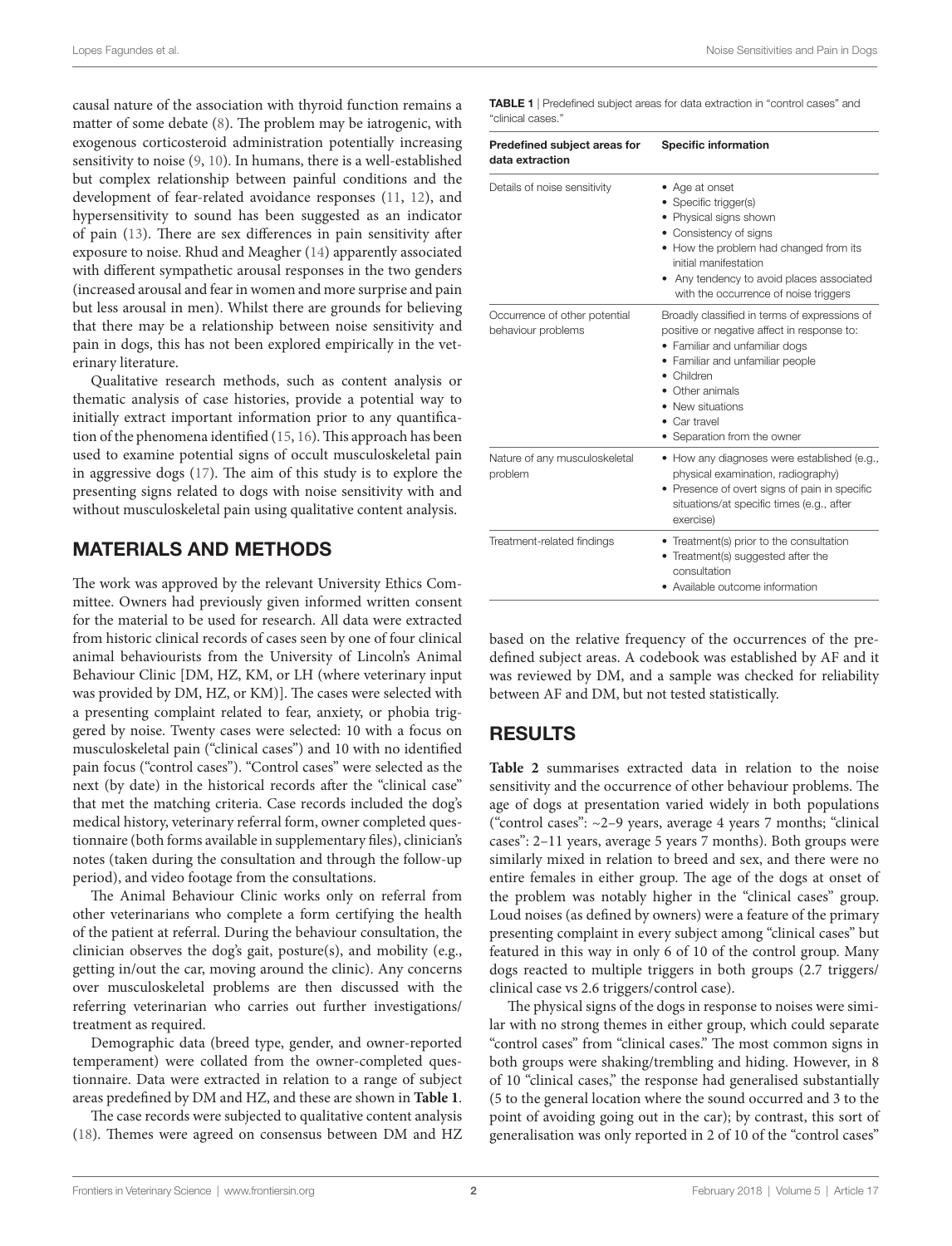<span id="page-2-0"></span>TABLE 2 | Data relating to the noise sensitivities and other related triggers in "control cases" and "clinical cases."

| <b>Feature of noise sensitivities</b>                                          | <b>Control cases</b><br>$(n = 10)$        | <b>Clinical cases</b><br>$(n = 10)$        |
|--------------------------------------------------------------------------------|-------------------------------------------|--------------------------------------------|
| Average age at onset of<br>the noise sensitivity<br>(range) (years and months) | 2 years 8 months<br>(7 months to 6 years) | 6 years 6 months<br>(5 months to 10 years) |
| Types of noise sensitivity forming primary complaint                           |                                           |                                            |
| "Loud" noises                                                                  | 6/10                                      | 10/10                                      |
| Fireworks                                                                      | 7/10                                      | 7/10                                       |
| Other triggers related to noise sensitivity response                           |                                           |                                            |
| Gunshots                                                                       | 4/10                                      | 0/10                                       |
| Aeroplanes                                                                     | 3/10                                      | 2/10                                       |
| Car                                                                            | 2/10                                      | 3/10                                       |
| Motorbike                                                                      | 1/10                                      | 0/10                                       |
| Busy area                                                                      | 1/10                                      | 0/10                                       |
| Young children                                                                 | 1/10                                      | 0/10                                       |
| Wind                                                                           | 1/10                                      | 0/10                                       |
| Dark places                                                                    | 0/10                                      | 1/10                                       |
| <b>Birds</b>                                                                   | 0/10                                      | 1/10                                       |
| Walks                                                                          | 0/10                                      | 1/10                                       |
| Traffic                                                                        | 0/10                                      | 1/10                                       |

(1 each to the location and car). Nine dogs in the clinical group showed signs of apprehension or avoidance of new situations, and seven dogs in the control group had similar difficulties.

One dog in each group suffered from a separation-related problem, and one dog from each group also exhibited aggression towards unfamiliar dogs. Two dogs within the "control cases" showed overt aggression towards children, and no other subjects showed overt aggressive behaviour towards any other subjects. However, 6 of 10 subjects in each group showed signs of anxiety/avoidance in at least one social situation involving people (familiar or unfamiliar adults or, more commonly, children). The two groups appeared to differ in their general response towards dogs. Eight of the "clinical cases" showed some anxiety/avoidance towards at least some other dogs (this was always towards unfamiliar dogs and in one case was also towards familiar dogs), whereas this only occurred among two of the "control cases" (one dog towards both unfamiliar and familiar dogs and one towards just unfamiliar dogs). Problematic behaviour with car travel (which may or may not have been related to noise) was similar between the two groups, occurring in two "control cases" and three "clinical cases."

General temperament appeared similar between the two groups: among the "clinical cases," seven dogs were described as primarily positive and three primarily negative; among the controls, the distribution was 8:2.

In this study, concerns over musculoskeletal problems were confirmed using a range of procedures (some individuals having multiple procedures): four clearly demonstrated pain during physical examination in the clinic, eight were radiographed, and one underwent magnetic resonance imaging. The problems identified or inferred related to the hip (including dysplasia–five subjects), degenerative joint disease of the limbs (four subjects), and focal spondylosis in L2 and L3 (one subject). In six of these cases, the owner commented that the dog seemed to be in some pain and/or the pain worsened after exercise.

Prior to consultation, for noise sensitivity, three "clinical cases" and four controls had received no treatment. Some cases had been given multiple treatments. Of the "clinical cases," three had been given nutraceuticals (one Zylkene™, one Calmex™, and one an unspecified mixture), one had been given a pheromone product (Adaptil™), and three had been given psychopharmacological medication (clomipramine in one, a combination of selegiline and alprazolam in one, and fluoxetine, amitriptyline, and selegiline in one case at different times prior to referral). Of the "control cases," five had been given nutraceuticals (four Zylkene™, one Calmex™), two a pheromone product (Adaptil™), and three psychopharmacological medication (one alprazolam, one fluoxetine, and one selegiline).

Following behaviour consultation, all subjects received an individualised behaviour modification plan, which included management strategies, and guidance on counterconditioning and/or desensitisation to certain noise characteristics. Psychopharmacological intervention was recommended in eight of the "clinical cases" and all "control cases." All "clinical cases" received analgesia and management advice to reduce the risk of exacerbating pain. Responsibility for the choice of analgesia was with the referring clinician, with advice provided by the veterinary behaviourists as required. Non-steroidal anti-inflammatories were used on all "clinical cases." Adjunctive psychopharmacology was prescribed in eight of these cases (two imepitoin, two fluoxetine and alprazolam, one alprazolam alone, one selegiline, one clomipramine, and one imepitoin). Among the "control cases," four were prescribed imepitoin and six were prescribed alprazolam used as required (as a sole agent in two, alongside fluoxetine in two, alongside selegiline in two). Selegiline was later replaced by clomipramine in one of these cases, and alprazolam as a sole agent later replaced with imepitoin in another case.

All cases were reported to improve with treatment, except one dog with hip dysplasia, who had been showing signs of noise sensitivity since 5 months of age and whose owner did not elect to administer analgesia for their dog. Eight "clinical cases" and seven "control cases" were considered resolved to the owner's satisfaction, at the time of the review.

### **DISCUSSION**

Qualitative studies such as these provide clinically useful insights where current knowledge is lacking, because they provide a level of detail of examination of the issue that is not often apparent in quantitative studies, especially when sample sizes are limited. No attempt should be made to ascribe any statistical significance to these qualitative findings, rather they should be considered the basis for further enquiry and reflection by both practitioners and researchers in the field.

Although the average ages of the dogs at presentation were similar, the average age of onset of the problem was nearly 4 years later in the "clinical cases." This strong theme of an older age of onset suggests that the pain may develop later in life and that owners seek treatment more readily, perhaps because the appearance of the problem is out of character in the subject. The average age of onset within the control population also suggests that the problem does not simply relate to a lack of habituation as a puppy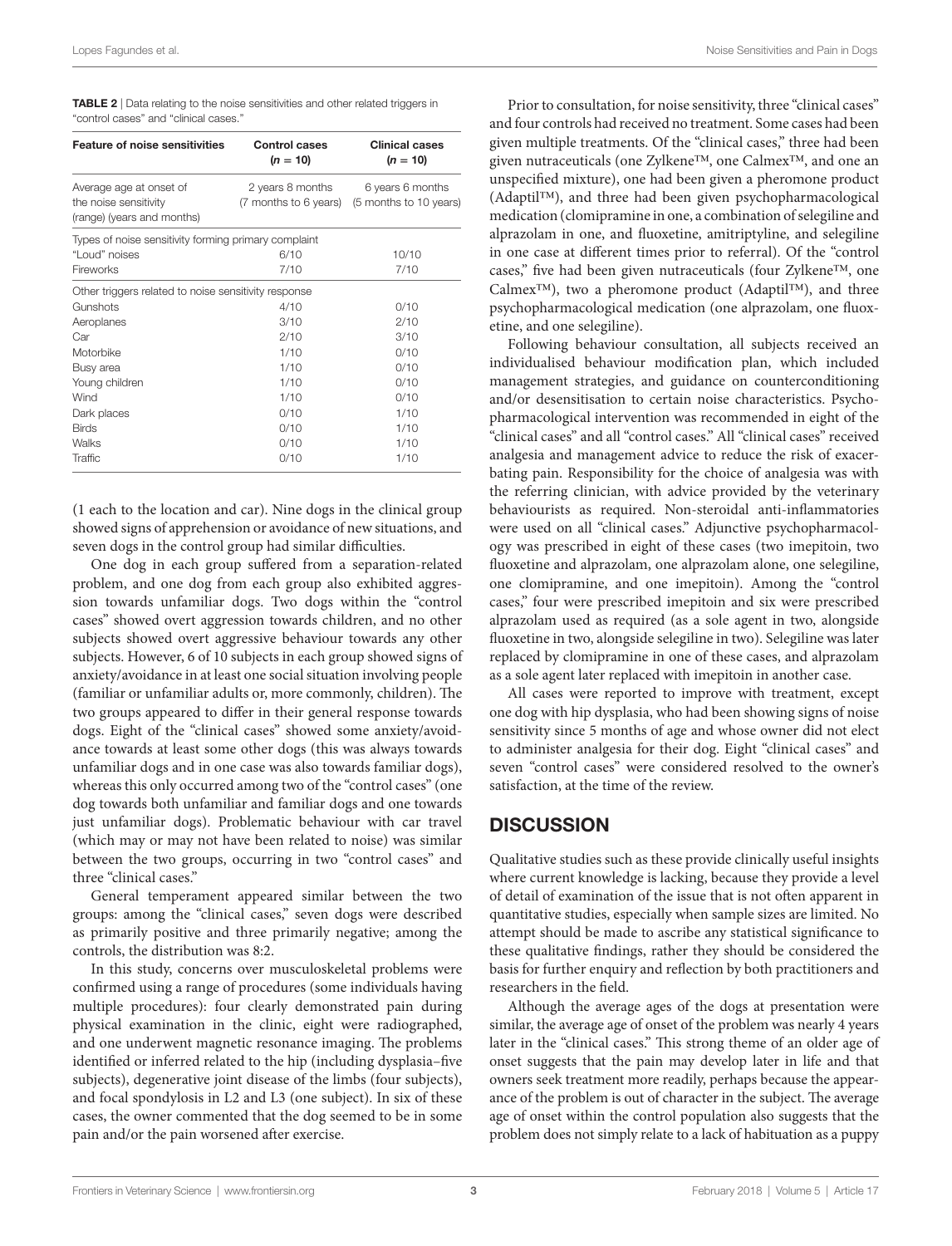and that other mechanisms need to be considered for many cases [for a review, see the study by Levine [\(19](#page-4-18))]. Nonetheless, in the absence of a medical problem, aversive experience or change in environment, it should be noted that many behavioural problems typically become evident in early life [\(20](#page-4-19)) although a recent exploration into noise reactivity among three dog breeds indicated that social maturity may be an important time of onset of these problems [\(21](#page-4-20)). These results are consistent with the suggestion that whenever there is a late age onset to a behaviour problem, medical issues including those related to pain should be carefully evaluated. Veterinarians should ensure that all dogs with behaviour problems and especially those with an unusual pattern of onset receive a thorough physical examination, with a particular focus on orthopaedic issues to detect any focus of pain. This is especially important as "clinical cases" could not be obviously distinguished on the basis of their presenting signs, which were similar to those noted in larger studies [e.g., see the study by Iimura [\(5\)](#page-4-4)].

Although owners may often miss many signs of fear or anxiety ([22\)](#page-4-21), it should be noted that there was a strong theme among the "clinical cases" often generalising their responses to the much wider environment, and this may be a clearer prompt for closer medical evaluation. Avoidance of associated locations needs to be distinguished from the more general apprehension and avoidance of new situations, which was common within both groups (7/10 "control cases" vs 9/10 "clinical cases"). The greater generalisation among cases could be derived from additional classical conditioning of fear-related avoidance associated with pain ([11,](#page-4-10) [12](#page-4-11)). We hypothesise that noises resulting in a normal startle response may cause muscle tensing that can exacerbate pain. It is worth noting that although sensitivity to loud noises was commonly reported in both groups, this was a feature of all "clinical cases." It is acknowledged that the definition of "loud noises" was a subjective one based on owner report and not specifically measured. Therefore, it is possible that there may have been differences between owners concerning what "loud" noise constitutes. Auditory stimuli can in themselves be perceived as painful, and dogs may have a lower auditory pain threshold (approximately 95 dB) ([23](#page-4-22)) compared to humans (approximately 130 dB) [\(24](#page-4-23)). Therefore, it is likely that if owners perceive the noises to be loud, it would also be loud and potentially painful for their dogs, whether there was a pain focus elsewhere. It is also possible that the presence of a musculoskeletal pain focus and sound sensitivity interact to lower reactivity thresholds to related stimuli.

Comorbidities with other behaviour problems have been described in dogs with noise sensitivities [\(25](#page-4-24)). The groups in this study appeared to differ in their general response towards dogs with a strong theme related to problematic behaviour with other dogs among the "clinical cases" that was not apparent among controls. In chronic pain, social play can decrease and aggression towards other dogs can potentially increase ([26\)](#page-4-25). A dog may use aggressive behaviour to end an interaction, which is painful (e.g., twisting and turning) or prevent an interaction that they anticipate may be painful (e.g., being approached by a bouncy dog). Both of these responses might contribute to the observation here and deserve further investigation.

The majority of cases in both groups had been administered at least one treatment to assist in the control of the noise sensitivity prior to referral, ranging from pheromones to nutraceuticals and

prescription medications. Such a high proportion may suggest that owners are looking for adjuncts to "cure" the problem and only proceed to seek specialist professional advice from a referral clinic when these are ineffective. The chemical interventions described may provide a valuable and necessary adjunct to a successful behaviour modification programmes, but should not be used alone in an attempt to effect a "quick fix" [\(27](#page-4-26)). Non-response to anxiolytic medication, while common ([27\)](#page-4-26), should also be considered as a prompt for closer medical scrutiny of the case. When considering welfare, it is a cause for concern that noise sensitivities had been present for such a long time before referral occurred.

In cases where pain is suspected, response to trial analgesia is important ([26,](#page-4-25) [28\)](#page-4-27), but failure to respond to one analgesic does not exclude the presence of pain ([26\)](#page-4-25). Therefore, it is important to establish the cause and type of pain involved as far as possible to ascertain the most appropriate treatment (which may be a combination of analgesics) for that individual patient [\(28](#page-4-27)). Further investigations of the cause of pain (e.g., through diagnostic imaging) is valuable for diagnosing a source of chronic pain, but pain cannot be excluded on the basis of normal radiographs nor can radiographic changes predict the degree of pain ([26\)](#page-4-25). A potential limitation of the study is that controls were not subjected to further investigations or trial analgesia. Whilst it is possible that some controls may have had a painful condition, there were no observable signs of a musculoskeletal problem when assessed at the clinic to warrant further investigation.

Whilst it might be diagnostically preferable to assess the response to analgesia before considering the use of anxiolytics, the welfare of the individual patient must be prioritised, and as such, it may be that both psychopharmacology and analgesia are administered concurrently or agents with multiple indications (e.g., amitriptyline) are used to exert multiple effects. It should be noted that once pain is successfully managed, the previously learned associations with noise may persist and require their own targeted behaviour modification programme.

There was a relatively high (for our behaviour clinic) usage of psychopharmacological intervention in the cases reported here (18 of 20). This may reflect a bias towards more severe cases being referred to us, including those who had been non-responsive to other treatments, and should not be considered the norm in general practice.

There was a large proportion of neutered dogs: 9 of 10 of both controls and "clinical cases," whereas the Pet Animal Welfare Report [\(29](#page-4-28)) suggests that nationally only about 71% of dogs are neutered. A study by Spain et al. ([30\)](#page-4-29) found that decreasing age at gonadectomy in shelter dogs was associated with an increased risk of developing a noise phobia, but it could not be concluded that neutering is causative of noise phobias.

In conclusion, the most important clinical features identified in cases of noise sensitivity associated with pain were a ubiquitous fearfulness of loud noises, an extensive generalisation of the problem to the wider environment and associated problems with other dogs. Unlike aggressive dogs in pain [\(17](#page-4-16)), we did not identify a moody temperament as a feature of these cases, and the age of onset was more typical in dogs older than the norm for this condition. Prognosis seems to be excellent if the case is properly managed following the identification of the role of pain. These